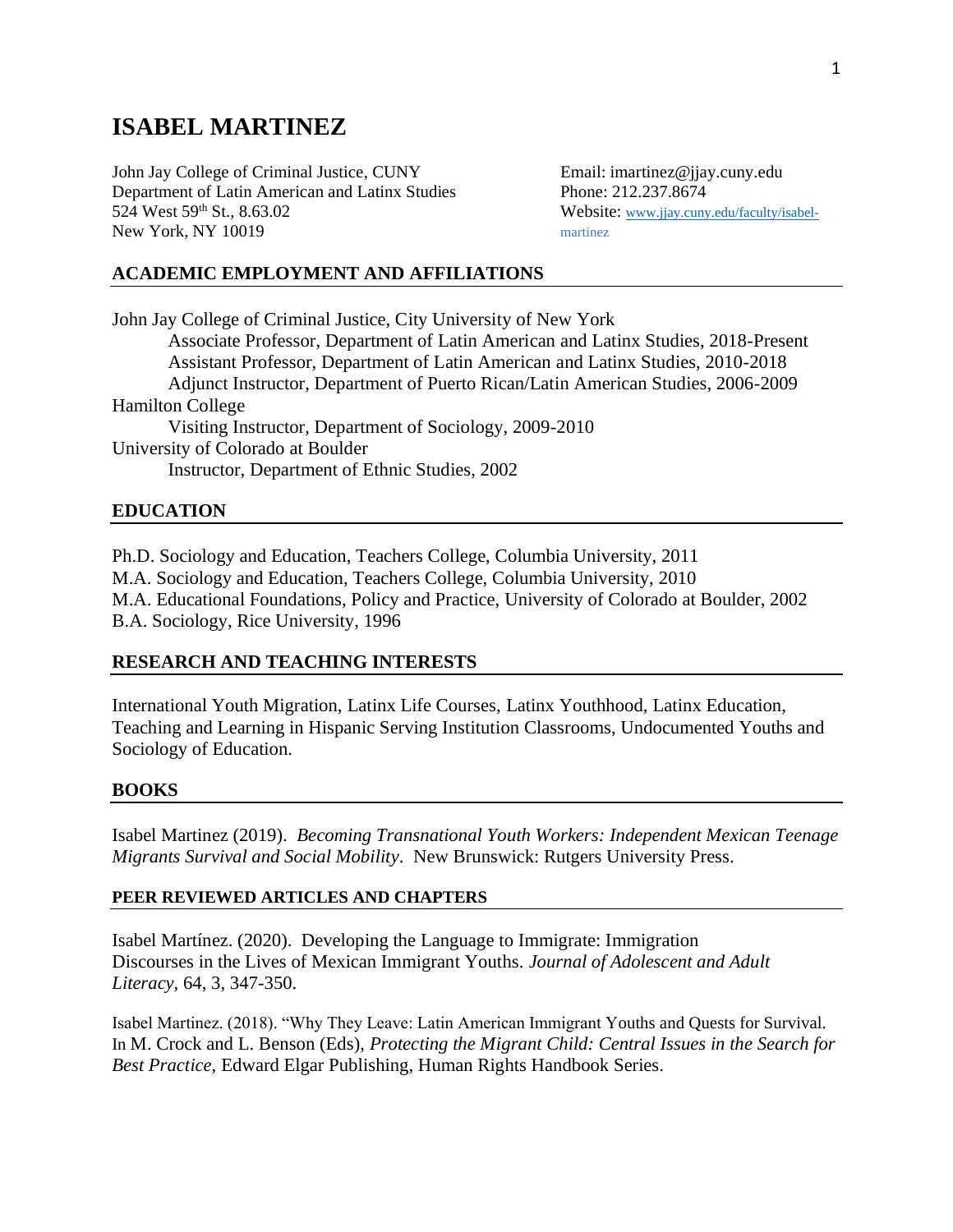Irma V. Montelongo and Isabel Martinez. (2018). Decolonizing the classroom: Latina/os and Chicana/os Speaking and Learning from the Margins. In G. Nuñez and A.Gonzalez, *Community Engagement and High Impact Practices in Higher Education*, Dubuque, IA: Kendall Hunt Publishing.

Isabel Martinez. (2016). "Supporting Two Households: Mexican Immigrant Youth and their absences from U.S. Schools*." Journal of Latinos and Education*, 15, 3, 229-243.

Isabel Martinez (2016). "Miseducating Latina Researchers: Challenges and Consequences in the Field." *Latino Studies*, 14, 4,533-544.

Isabel Martinez. (2016). Volverse Americano sin dejar lo mexicano en Nueva York. En Hernández Z. G., Sanchez, P., Ramírez, G. (Coords.), *20 Años después: Jóvenes migrantes en Norte América. México*: UAM-ITESO-UNAM.

Isabel Martinez (2016). Crime and the US-Mexico Border. In J.L. Morín (Ed.), *Latinos and Criminal Justice: An Encyclopedia*, Santa Barbara, CA: Greenwood Press. 158-181.

#### **ENCYCLOPEDIA ENTRIES\_\_\_\_\_\_\_\_\_\_\_\_\_\_\_\_\_\_\_\_\_\_\_\_\_\_\_\_\_\_\_\_\_\_\_\_\_\_\_\_\_\_\_\_\_\_**

Isabel Martinez. (2016). Mexicans. In J.L. Morín (Ed.), *Latinos and Criminal Justice: An Encyclopedia*. Santa Barbara, CA: Greenwood Press, 383-390.

Isabel Martínez. (2016). Texas Rangers. In J.L. Morín (Ed.), *Latinos and Criminal Justice: An Encyclopedia*. Santa Barbara, CA: Greenwood Press, 443-447.

Isabel Martínez. (2016). Transnational Crime. In J.L. Morín (Ed.), *Latinos and Criminal Justice: An Encyclopedia*. Santa Barbara, CA: Greenwood Press, 447-464.

Isabel Martínez. (2016). Vigilantism. In J.L. Morín (Ed.), *Latinos and Criminal Justice: An Encyclopedia*. Santa Barbara, CA: Greenwood Press, 475-481.

Isabel Martínez. (2015). Undocumented Youth Labor. In S. Oboler and D. Gonzlaez (Eds.). *Encyclopedia of Latinos and Latinas in Politics, Laws and Social Movements*. New York: Oxford Press.

Isabel Martínez. (2015). Unaccompanied Minors. In S. Oboler and D. Gonzlaez (Eds.). *Encyclopedia of Latinos and Latinas in Politics, Laws and Social Movements*. New York: Oxford Press.

#### **WORKING MANUSCRIPTS**

#### *Accepted*

Karina Davila, Jersoon Garcia, Jennifer Pereda, Paola Ponce, Cynthia Carbajal and **Isabel Martinez**. MexiDACAmented in New York: An unwavering force of determination. *Latin American Policy*.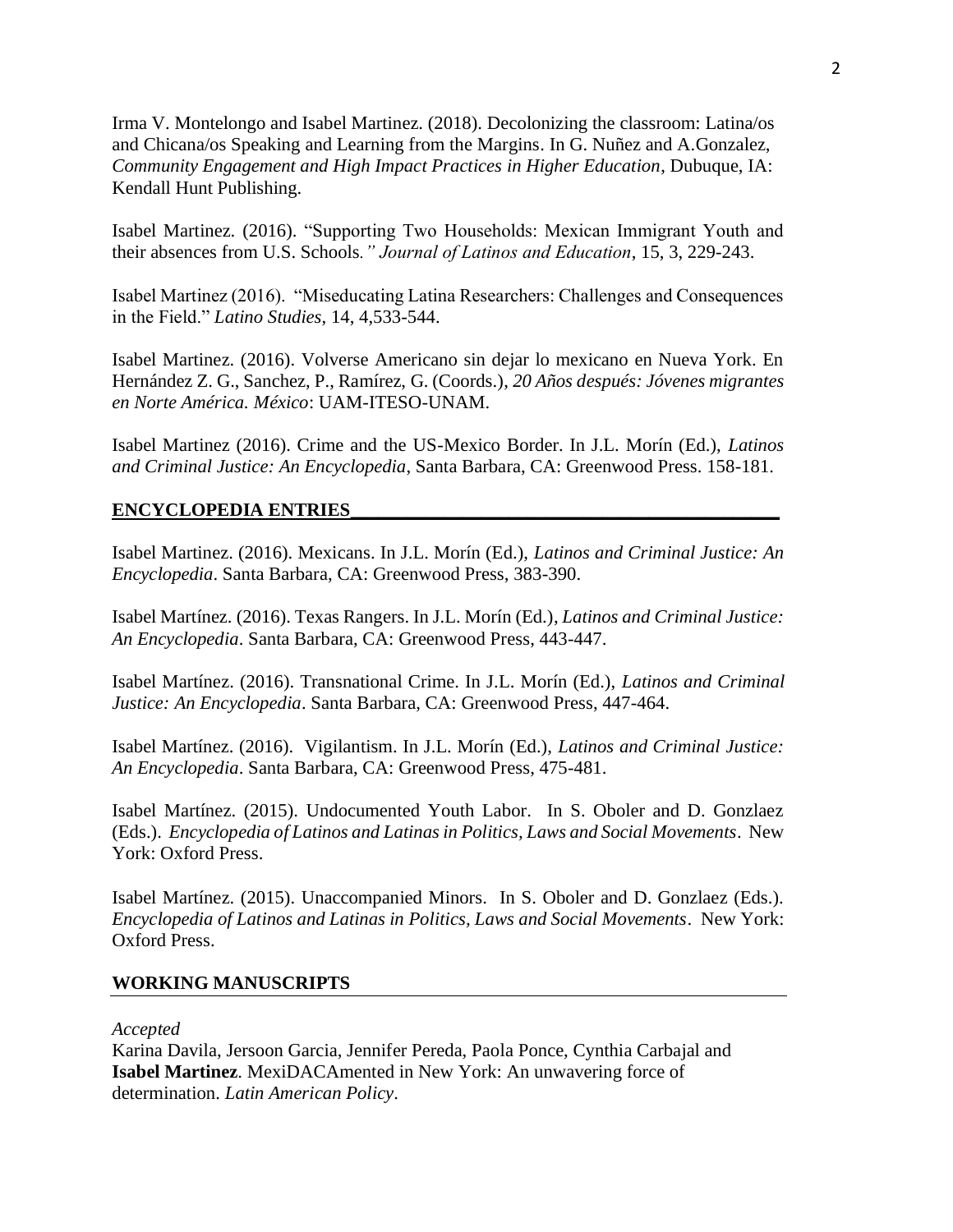**Isabel Martinez**. But My Heart is Mexican: Cultural Negotiation and Assimilation of Mexican New Yorkers. In P. Sanchez, Hernández Zamora, G. and G. Ramirez (Eds.), *In search of hope and home: Mexican immigrants in the trinational NAFTA context*. New York: Peter Lang Publishing. Forthcoming, 2020.

### *Under Contract*

**Isabel Martinez,** Irma V. Montelongo, Nicholas D. Natividad and Angel D. Nieves. *Beyond Digital Fronteras: Rehumanizing Latinx Education*, Edited Manuscript. Funding Received for Prospectus Development and Submission, 2017-2018 and 2019-2020. SUNY Press, Advance Contract.

**Isabel Martinez,** Irma Montelongo and Alondra Aca. Funding and Study Abroad or How to become a Global Latino: Scholarships, Fellowships, Summer Programs, Internships and other Educational Opportunities. In P. Quiroz (Ed)., *Latina/o/x Guide to Navigating the Academy: Volume 1*, Oxford University Press.

#### *In Preparation*

Isabel Martinez. When Latinx College Students become Immigration Advocates: The case of the Unaccompanied Latin American Minor Project.

### **PROGRAM DEVELOPMENT AND LEADERSHIP**

2014-Present. Unaccompanied Latin American Minor Project (U-LAMP). Research and Service-Learning Project. Founding Director. Provides social and legal support to immigrant youths and professional development for students. [www.ulamp.weebly.com](http://www.ulamp.weebly.com/)

2015-Present. ¡Adelante! Latinx Leadership Program. Faculty Director. Two-year program for incoming students interested in Latinx issues. [www.jjay.cuny.edu/adelante](http://www.jjay.cuny.edu/adelante)

#### **WORKING GROUPS**

2020-Present. PI. Hispanic-Serving While Online: Latinx-Enhancing Teaching in the Time of COVID-19. Includes scholars from John Jay College of Criminal Justice, New Mexico State University and University of Texas at El Paso. (All Hispanic Serving Institutions: HSIs). Objective: Peer-reviewed article.

2017-Present. Co-PI, Co-Editor and Contributor. Beyond Digital Fronteras: Rehumanizing Latinx Education. Includes scholars from New Mexico State University, San Diego State University and University of Texas at El Paso (All Hispanic Serving Institutions-HSIs). Edited Monograph.

2018-2019. Contributor. Tendencias actuales de la migración México-Estados Unidos (con énfasis en el circuito migratorio Puebla-New York. Includes scholars from Universidad Iberoamericana-Ciudad Mexico, Universidad Iberoamericana-Puebla,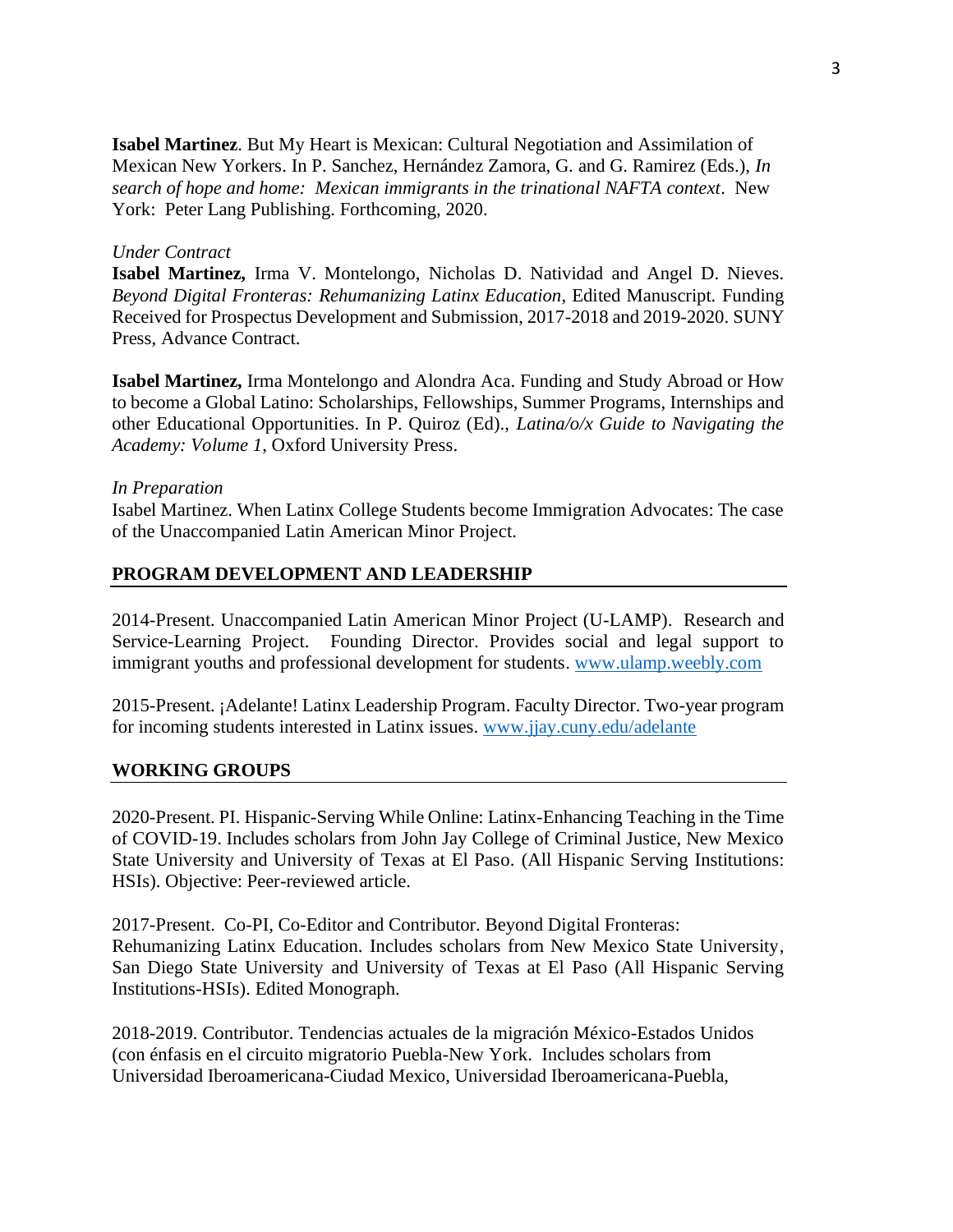Benemérita Autónoma de Puebla and Fordham University. Edited Special Issue, *Latin American Policy* (LAP).

### **GRANTS AND FELLOWSHIPS**

Isabel Martinez (PI). Research/Service Project, Unaccompanied Latin American Minor Project (U-LAMP). CUNY Service Corps/CUNY Recovery Corps. Total Monetary Value, \$17, 850. Summer 2021

Isabel Martinez. (Co-PI). Hispanic-Serving While Online: Latinx-Enhancing Teaching in the Time of COVID-19, Inter-University Program for Latino Research Working Group Award, COVID-19 Rapid Response Grant. \$7500. 2020-2021.

Isabel Martinez. (PI). The Effects of COVID-19 on Latinx College Students, Office of Advancement of Research Emergency Funding Grant. \$6337.89. 2020-2021.

Isabel Martinez, (PI). Research/Service Project, Unaccompanied Latin American Minor Project (U-LAMP). CUNY Service Corps. Total Monetary Value, 4 cycles: \$ 110, 592. 2019-2020, 2018-2019, 2017-2018, 2016-2017.

Isabel Martinez, (Co-PI). Teaching Latinx Studies in the 21st Century, Inter-University Program for Latino Research Working Group Award, Cycle 2. \$5000. 2018-2019.

Isabel Martinez, (PI). Hope in a Time of Despair (changed to MexiDACAmented Students). John Jay College, Office of Advancement of Research, \$2000. 2018-2019.

Isabel Martinez, (Co-PI). Teaching Latinx Studies in the 21st Century, Inter-University Program for Latino Research Working Group Award, Cycle 1. \$5000. 2017-2018.

Isabel Martinez, (PI). Something Old and Something New: PSC-CUNY Traditional B Research Award #69670-0047. Awarded. \$6000. 2016-2017.

Isabel Martinez, (PI) Research/Service Project, Unaccompanied Latin American Minor Project (U-LAMP). CUNY Service Corps. Total Monetary Value, 2 cycles: \$34,560. 2015- 2016, 2014-2015.

Isabel Martinez, (PI). Intersections of Vulnerability and Criminality: The detention of unaccompanied Mexican minors in the United States. PSC-CUNY Traditional B Research Award #66600-0044. \$6000. 2013-2014.

Isabel Martinez, Planning Team Member. Anchoring Achievement in Mexican Communities Implementation Grant. Deutsche Bank Americas Foundation. \$100,000. August 2013-July 2014.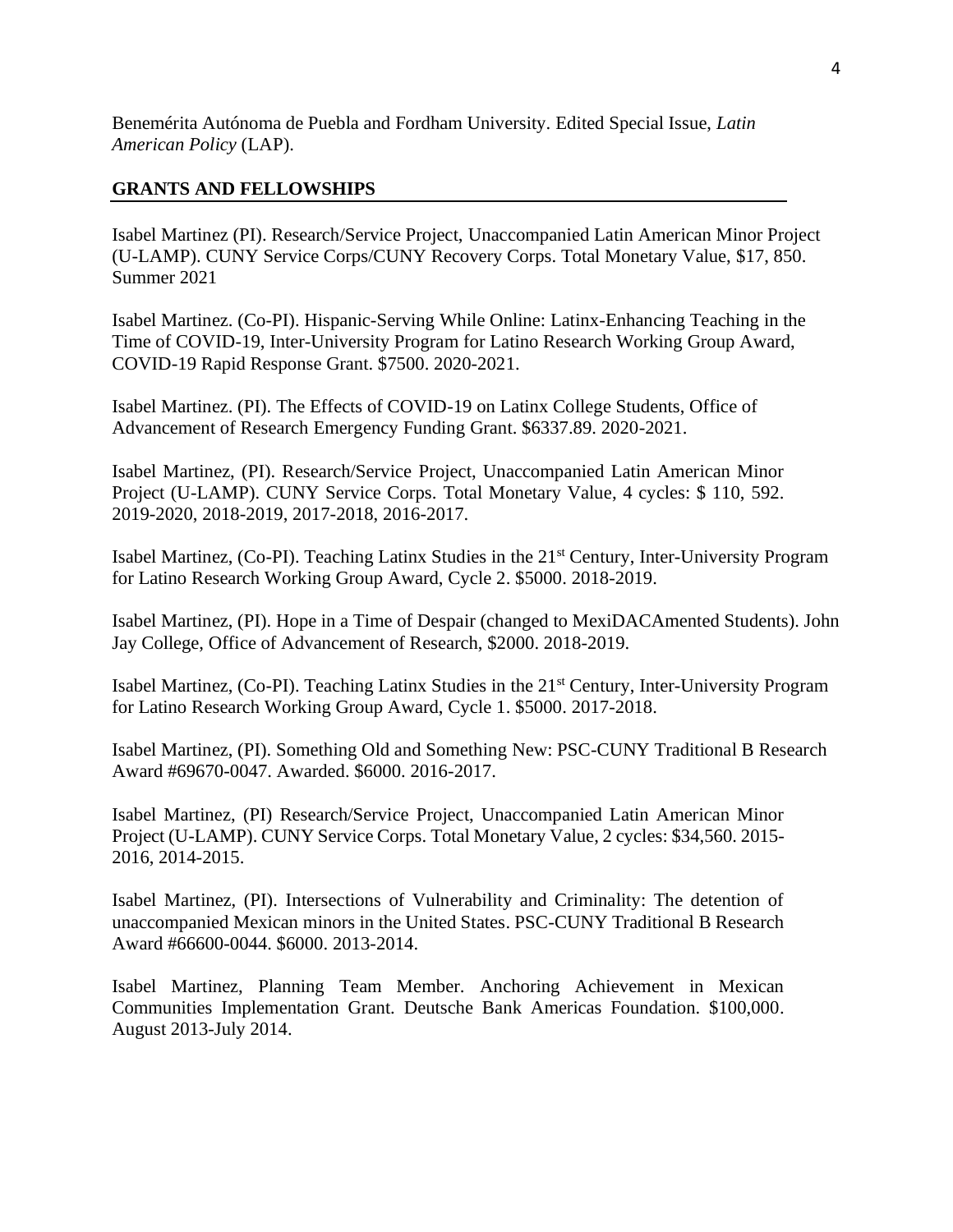Isabel Martinez, Planning Team Member, Anchoring Achievement in Mexican Communities Planning Grant. Deutsche Bank Americas Foundation. \$10,000. April-July 2013.

Student Research Department Incentive Award. \$500. March-July 2013.

Hurricane Sandy Relief Fund. Occupy Sandy. \$4000. December 2012.

Junior Faculty Career Enhancement Fellowship, Woodrow Wilson National Fellowship Foundation, 2013-2014

Consortium for Faculty Diversity Scholar, Hamilton College, 2009-2010

Dissertation Fellowship, Spencer Foundation, 2008-2009

Race/Ethnicity Graduate Student Scholarship, Society for the Study of Social Problems, 2008-2009

Dissertation Fellowship, American Educational Research Association (Declined), 2008- 2009

### **HONORS AND AWARDS**

- The Kwando Kinshasa Excellence in Mentoring Award, Ronald E. McNair Post-Baccalaureate Achievement Program, John Jay College of Criminal Justice, 2020
- Outstanding Educator, New York State Youth Leadership Council, 2018
- Distinguished Faculty Service to Students Award, John Jay College of Criminal Justice, 2018
- Recognition, John Jay College of Criminal Justice Student Council, 2018
- The Kwando Kinshasa Excellence in Mentoring Award, Ronald E. McNair Post-Baccalaureate Achievement Program, John Jay College of Criminal Justice, 2015
- Distinguished Teaching Prize, John Jay College of Criminal Justice, City University of New York, 2012
- Outstanding Dissertation, Honorable Mention, American Association of Hispanics in Higher Education, 2012-2013

# **INVITED TALKS AND PRESENTATIONS**

Examining "The Dispossessed, A Story of Asylum at the US-Mexican Border and Beyond" through a Youth Lens, New York Law School (Zoom), May 20, 2020

Becoming Transnational Youth Workers: Independent Mexican Teenage Migrants in Search of Survival and Social Mobility

- Office of Advancement of Research, John Jay College of Criminal Justice, Fall 2020
- School of Arts and Humanities, Stockton University, October 15, 2019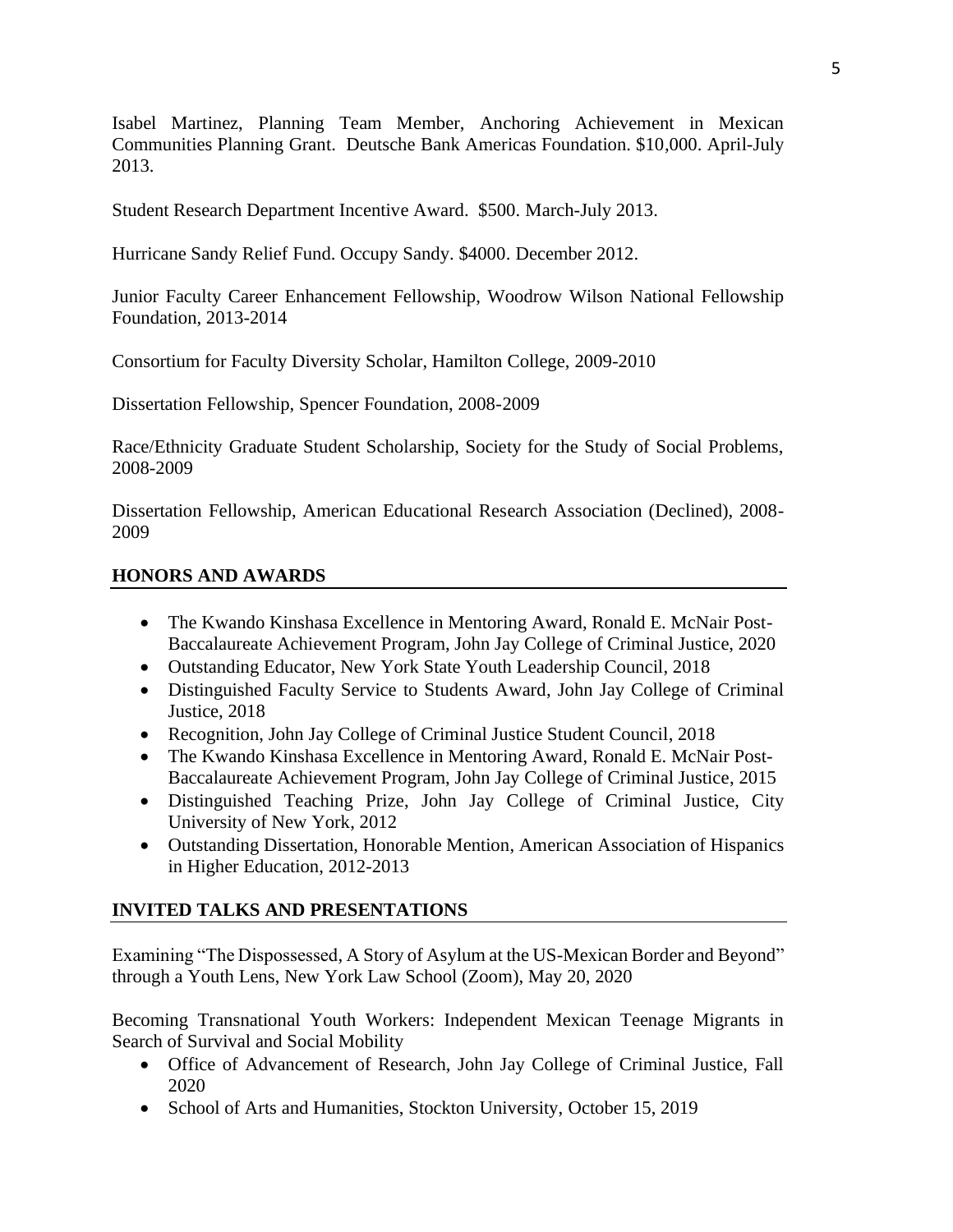• Department of Latin American and Latinx Studies, John Jay College of Criminal Justice, September 25, 2019.

With Bianca Baldridge, Ph.D. Growing up Black and Latinx: A conversation on Race, Youth and Immigration. Word Up Community Bookstore, August 11, 2019.

With Marilyn Alvarado. Protecting the Rights of Immigrants in Our Communities: Law Schools Working to Ensure Representation, Pace Law School, White Plains, New York. May 2018.

With Eduardo Garcia, Colleen James and Sharna McKenzie. Knowing Your Students, Knowing Your Rights: Supporting Immigrant Students and their Families in Uncertain Times. American Educational Research Association, Division K. Teachers College, Columbia University, New York, New York. April 2018.

Situación de los jóvenes migrantes en Nueva York. Universidad Iberoamericana, Mexico City, Mexico. February 2018.

Situación de los jóvenes migrantes en Nueva York. Universidad Iberoamericana, Puebla, Puebla. February 2018.

¿Estados Unidos o Polarizados? Los inmigrantes "Buenos" y "malos" en la coyuntura actual. Instituto de Ciencias Sociales y Humanidades, Benemerita Universidad Autonoma de Puebla, Puebla, Puebla, Mexico. March 2016.

Taller metódologico sobre estudios migratorios. Instituto de Ciencias Sociales y Humanidades, Benemerita Universidad Autonoma de Puebla, Puebla, Puebla, Mexico. March 2016.

Artist Talk: Andrea Arroyo: Tribute to the Disappeared: The Students of Ayotzinapa. Elizabeth A. Sackler Center for Feminist Art. Brooklyn Museum. New York NY. February 2016.

Film Screening, "Ellis." New York University Program Board, New York University. New York, NY. November 2015.

Dreamers and Doers: Unauthorized Youth Migrants on their Academic Journeys. The College of New Jersey, Department of Women and Gender Studies. Ewing Township, NJ. November 2015.

Coyotes, crossings and courtrooms: Mexican and Central American Minors' searches for security and safety, University of Texas at El Paso, El Paso, Texas. October 2015.

Aurora Anaya-Cerda and Isabel Martinez. Libros y Libertad: Freedom through Books for Unaccompanied Minors. REFORMA, The National Association to Promote Library and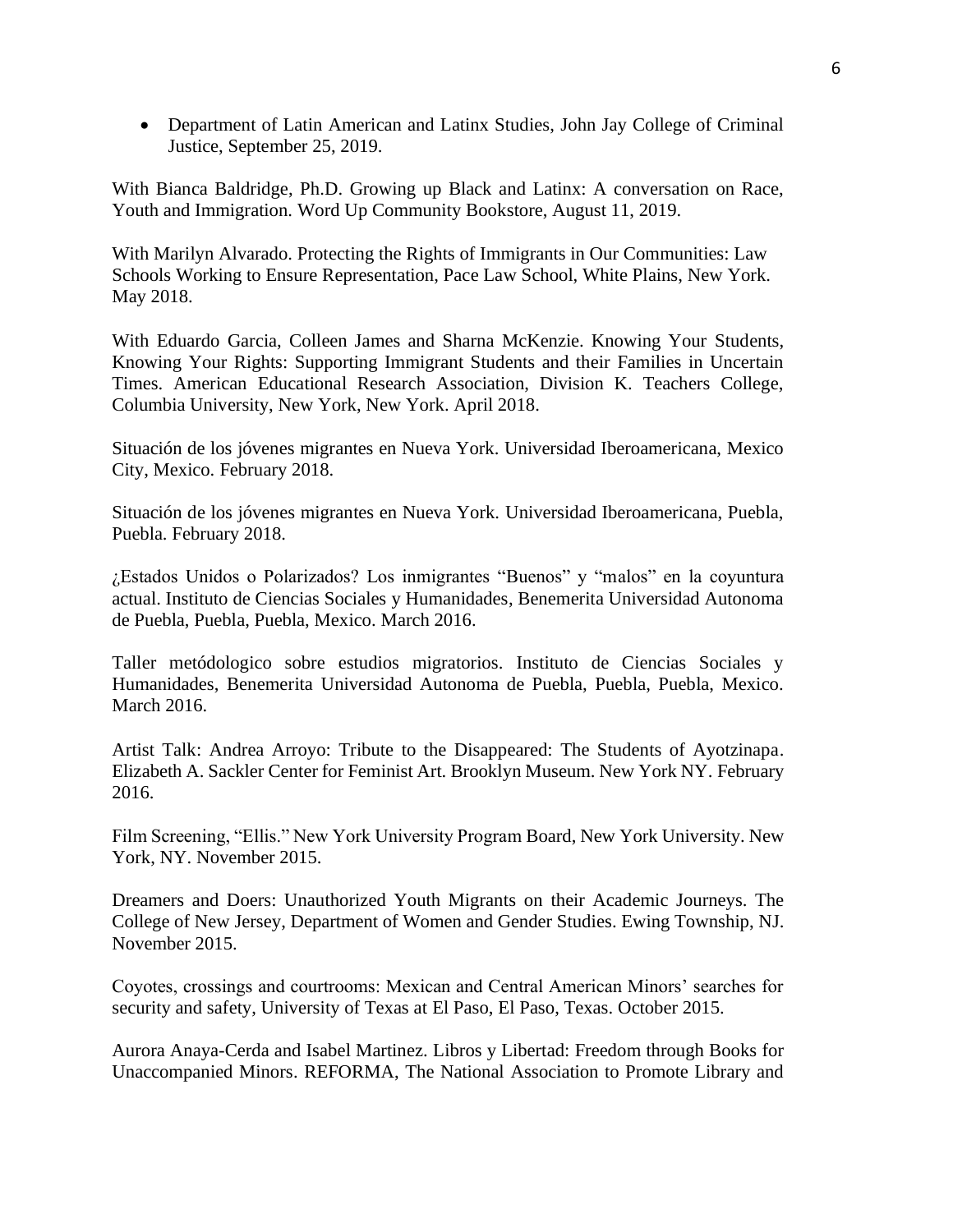Information Services to Latinos and the Spanish Speaking. New York Public Library, New York, New York. June 2015.

Something Old and Something New: Unaccompanied Latin American Minor Migration at the U.S.-Mexico Border, Tenement Talks, Tenement Museum, New York, New York. May 2015.

Something Old and Something New: The Not So Recent Phenomenon of Unaccompanied Latin American Minor Migration. Bridging Historias through Latino History and Culture: An NEH Bridging Cultures at Community Colleges Project, American Social History Project/Center for Media and Learning, CUNY Graduate Center, New York, NY. October 2014.

Supporting Students and Professors: The importance of Peer Mentors in First-Year classrooms. Office of Undergraduate Studies, Student Academic Success Programs, John Jay College of Criminal Justice, New York. NY. August 2014.

Breaking Barriers: Navigating the Graduate School Admissions Process, 14<sup>th</sup> Annual Envisions Conference, Teachers College, Columbia University, New York, New York. Keynote Speaker. April 2014.

From Columbia Doctoral Student to CUNY Assistant Professor: Strategies of Success for Latina/o Graduate Students. 11<sup>th</sup> Annual EnVision Workshop for Latina/o Graduate Students.Teachers College, Columbia University. May 2013.

Ten Boys Migrate a Day/Diez Chavitos Migran al dia: bracerita/os, Migration and Agency. Virtual Seminar on Mexican Migration. CUNY/BUAP, Puebla, Puebla, MX and New York, NY. December 2012.

With Irma V. Montelongo. Global Learning Communities Across Borders: The Case of John Jay College and the University of Texas at El Paso Center for the Advancement of Teaching, John Jay College of Criminal Justice, New York, NY. 2011.

Getting a Second Life: Exploring Scholarly Opportunities In Virtual Worlds. Culture, Liberal Arts and Society Scholars (CLASS), Hamilton College. 2011.

Getting a Second Life: Pedagogical Challenges and Opportunities in the Virtual World, Center for the Advancement of Teaching, John Jay College of Criminal Justice, New York, NY. 2011.

### **ACADEMIC CONFERENCE PAPERS PRESENTED**

With Irma V. Montelongo. Aztlan in the  $21<sup>st</sup>$  Century: Using Technology to Disrupt and Reverse Colonial Teachings. 2019 Mujeres Activas en Letras y Cambios Summer Institute, July 2019.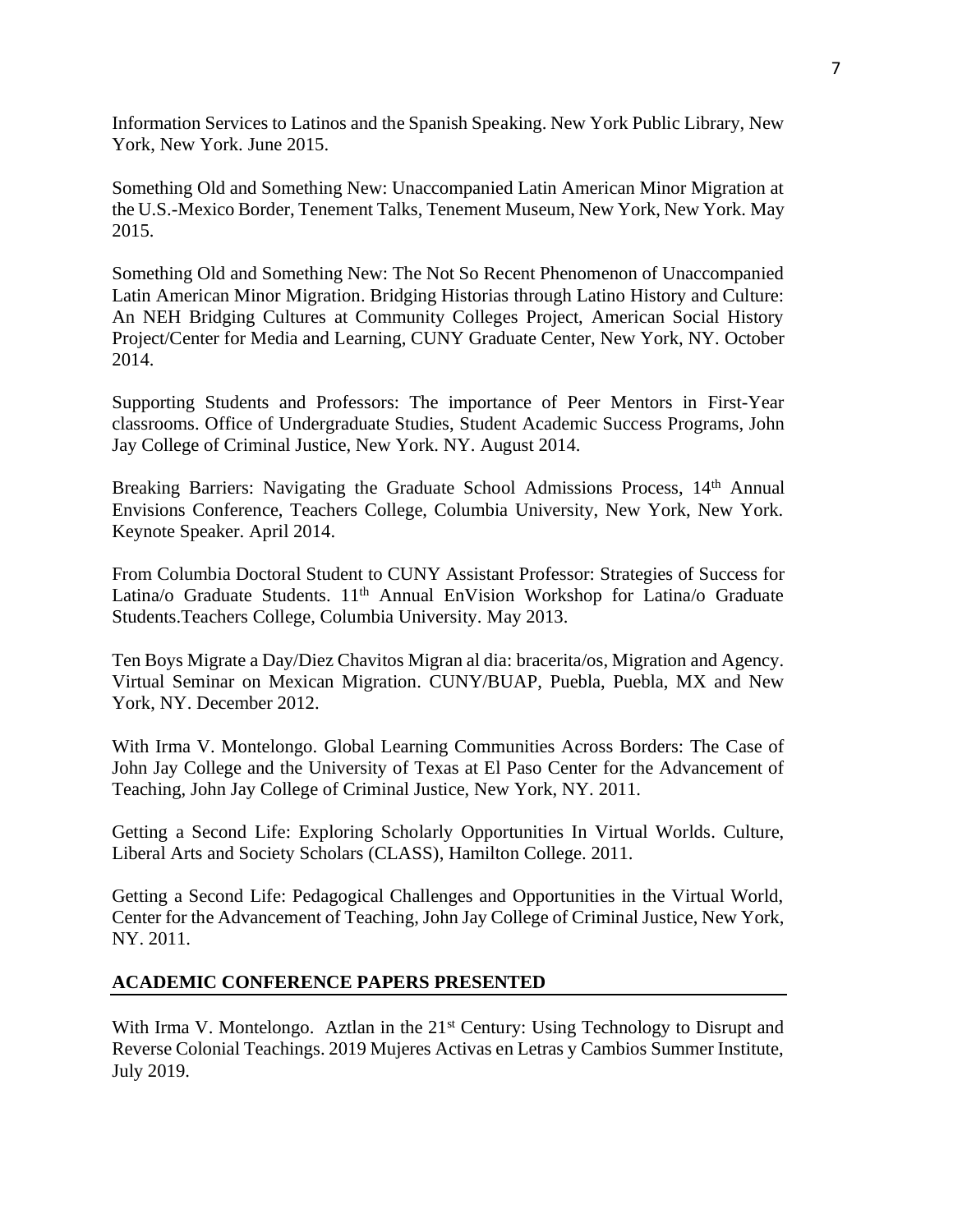Supporting Immigrant Students and Families, Latinx Studies Now! DC 2018+, Latino Studies Association. Washington, DC. (Panel Organizer/Presenter). July 2018.

Connecting Relevant Histories and Futures: Rehumanizing Latinx Studies, Latinx Studies Now! DC 2018+, Latino Studies Association. Washington, DC. (Panel Organizer/Presenter). July 2018.

Child Lawbreakers? Criminalizing Central American refugee minors, Siglo XXI: Mapping Latino Research, Inter-University Program for Latino Research, Sixth Biennial Conference, University of Texas at San Antonio. April 2017.

When Building Walls Is Not an Option: Building Bridges in Latinx Classrooms, Siglo XXI: Mapping Latino Research, Inter-University Program for Latino Research, Sixth Biennial Conference, University of Texas at San Antonio. (Panel Organizer/Presenter). April 2017.

With Irma V. Montelongo, Ph.D. e-Public Spaces: Student Teams Constructing Collaborative eportfolios. Rebundling Higher Education: High Impact eportfolio practices and the New Digital Ecosystem, Guttmann Community College, New York, New York. March 2017.

When Latina/o College Students become Legal Advocates: The case of the Unaccompanied Latin American Minor Project. Latino Studies Association, Los Angeles, California. (Panel Organizer/ Presenter/Moderator). July 2016.

The Unaccompanied Latin American Minor Project, Northeast People of Color Legal Scholarship Conference, Touro College of Law, New York, NY. May 2016.

When Students become Advocates for New York City's Youngest Immigrants: The Unaccompanied Latin American Minor Project. Inter-University Program for Latino Research, Fifth Biennial Conference, University of Notre Dame, South Bend, IN. National. (Panel organizer/Presenter/Moderator). April 2015.

More than Numbers: The Practice of Being a Hispanic Serving Institution. Inter-University Program for Latino Research, Fifth Biennial Conference, University of Notre Dame, South Bend, IN. National. (Panel co-organizer/Presenter). April 2015.

With Irma V. Montelongo, Ph.D. Disrupting the Digital Divide. Inter-University for Program of Latino Research, Fifth Biennial Conference, University of Notre Dame, South Bend, IN. April 2015

Becoming Undocumented Young Adults in Manhatitlan: Unaccompanied Mexican Minors Age into Adulthood. 2014 Imagining Latina/o Studies Conference, Latina/o Studies Association, Chicago, IL. July 2014.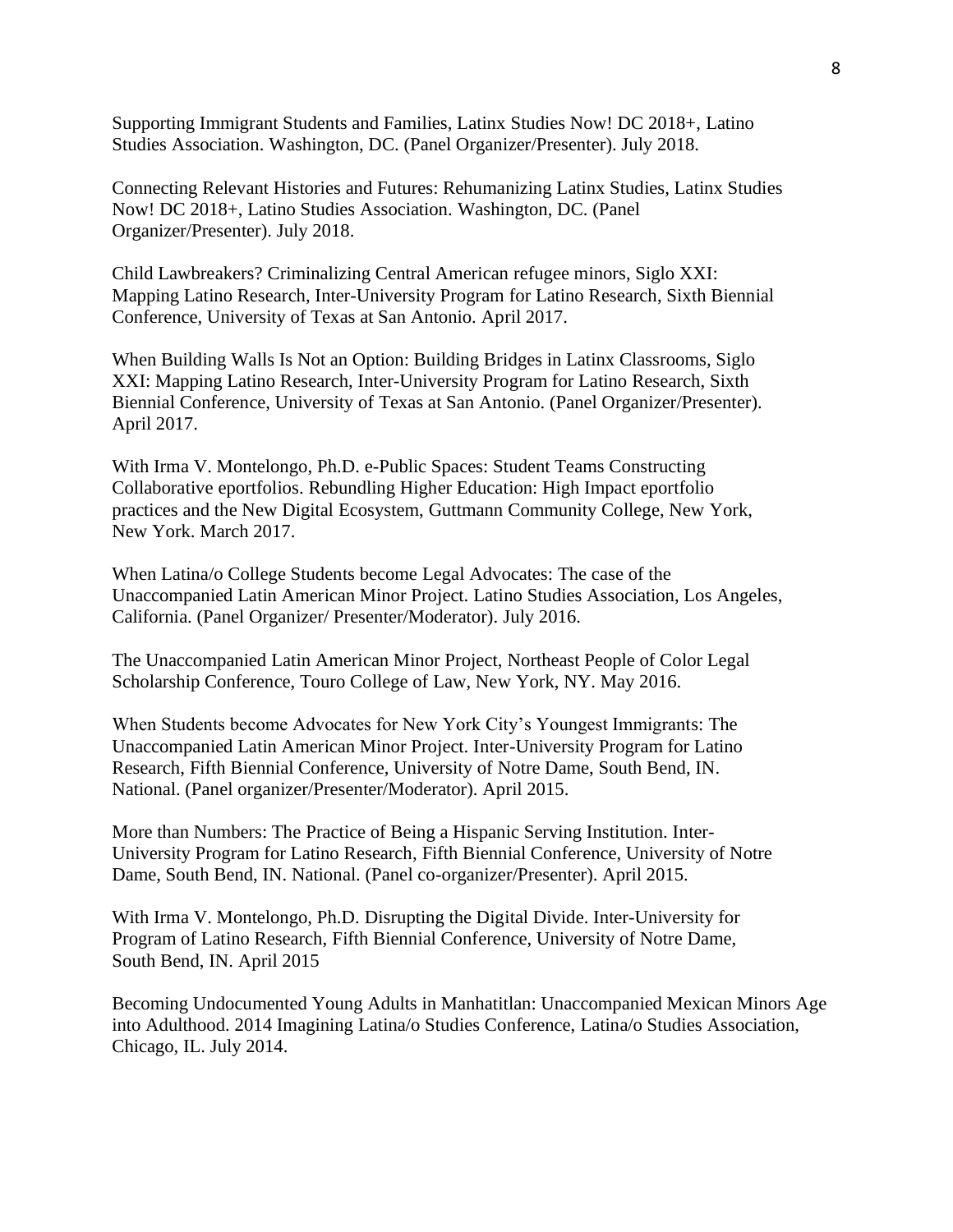With Irma V. Montelongo, Ph.D. When Chican@s and Quisqueyan@s Virtually Meet: Bridging Geographic and Ethnic Differences for a more holistic Latin@ Studies. 2014 Imagining Latina/o Studies Conference, Latina/o Studies Association. Chicago, IL. July 2014.

From Campos to Kitchens: Unaccompanied Mexican Minors and Labor in New York City's Informal Economy. Annual Meeting, Eastern Sociological Society, Baltimore, MD. February 2014.

Chutes and Ladders: How Mexican Immigrant Youth Experience Cultural and Social Reproduction. Annual Meeting, Eastern Sociological Society, Boston, MA. March 2013.

Bridges across Borders: Using technology to foster deeper understandings of diversity,  $11<sup>th</sup>$  Annual CUNY Information Technology Conference, City University of New York, New York, NY. November 2012.

With Irma V. Montelongo, Ph.D. 31st Annual Meeting on The First Year Experience, Utilizing First-Year Seminars to Dismantle Racial and Ethnic Borders in American Colleges: The Creation of the UTEP-John Jay Global Learning Community. National Resource Center on the First Year Experience, San Antonio, TX. February 2012.

With Irma V. Montelongo, Ph.D. From New Students to 21st Century Global Citizens: Developing Cross-Campus Global Proficiencies. American Association of Colleges and Universities, Washington, D.C. January 2012.

10th Annual Information Technology Conference, From Textbooks to eBooks: The Successes and Challenges of Transforming the Way We Educate. City University of New York, New York, NY. December 2011.

Understanding Conditions Influencing Never-Enrolled Mexican Immigrant Youth in New York City," American Educational Research Association Conference. April 2011.

#### **SERVICE**

#### CITY UNIVERSITY OF NEW YORK

| 2018       | <b>PSC-CUNY Traditional B Award Evaluation Committee</b>         |
|------------|------------------------------------------------------------------|
| 2016       | <b>PSC-CUNY Traditional B Award Evaluation Committee</b>         |
| 2016       | CUNY Service Corps, Faculty Projects Focus Group on New York     |
|            | <b>State Experiential Learning Law</b>                           |
| 2015       | <b>PSC-CUNY Traditional B Award Evaluation Committee</b>         |
| 2012-2015  | <b>CUNY Institute of Mexican Studies, Executive Board Member</b> |
| May 2013   | Mexico-New York: Thirty Years of Migration Conference, Co-       |
|            | Organizer                                                        |
| 2012, 2013 | CUNY-Instituto de Mexicanos en los Exteriores Becas Selection    |
|            | Committee (Chair, 2013)                                          |
| 2012-2016  | Committee on Academic Technology, Alternate                      |
|            |                                                                  |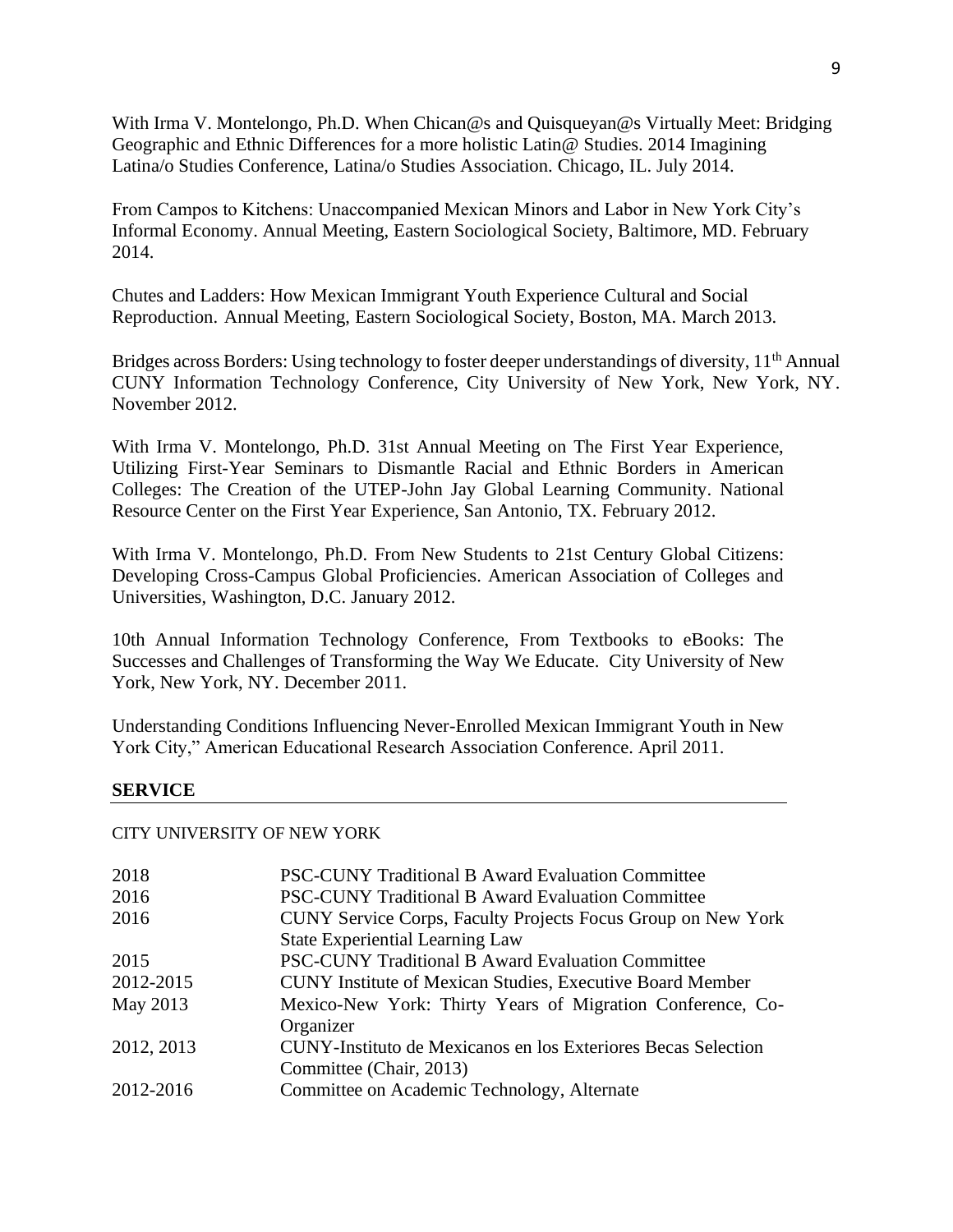| 2012-2016 | Committee on Academic Technology, Academic Commons |  |  |  |
|-----------|----------------------------------------------------|--|--|--|
|-----------|----------------------------------------------------|--|--|--|

- 2011-2012 Blackboard Committee on Academic Technology
- 2011-2012 Mexican Studies Institute Planning Committee
- 2011-2012 Strengthening Educational Opportunities for Mexicans and Mexican Americans Task Force Committee

### JOHN JAY COLLEGE OF CRIMINAL JUSTICE

| 2020-Present | <b>DACA Student Taskforce</b>                                  |  |  |
|--------------|----------------------------------------------------------------|--|--|
| 2018-Present | <b>Immigrant Student Success Center Board Member</b>           |  |  |
| Spring 2018  | Immigrant Student Success Center Manager Search Committee      |  |  |
| Spring 2018  | <b>Provost Search Committee</b>                                |  |  |
| 2017-2019    | Hispanic Serving Institution Planning Committee                |  |  |
| 2017-2018    | <b>Immigrant Student Success Center Planning Committee</b>     |  |  |
| Fall 2017    | Invited Speaker, Hispanic Heritage Month, Honors Program       |  |  |
| August 2017  | Presenter, Supporting Undocumented Students and Families,      |  |  |
|              | Faculty Development Day.                                       |  |  |
| Spring 2016  | Invited Professor, Women's Center for Gender Justice           |  |  |
| Spring 2016  | Member, Search Committee, Center for Advancement of Teaching   |  |  |
| 2015-2018    | Co-Founder and Co-Chair, Undocumented Student Initiative       |  |  |
| 2015-Present | Faculty Director: Adelante! Latina/o Success Program           |  |  |
| Fall 2015    | Member, John Jay 2020 Strategic Plan Implementation Committee, |  |  |
| June 2015    | Member, Search Committee, Student Success Specialist.          |  |  |
| April 2015   | Faculty Participant, Site Visit, Title V Grant                 |  |  |
| April 2015   | Faculty Participant, John Jay Self-Study/College Examination.  |  |  |
| 2014-2015    | Participant, Faculty Inquiry Group                             |  |  |
| 2014-2015    | Member, Advisory Committee, Office of Undergraduate Research   |  |  |

### DEPARTMENT

| 2018-Present | Major/Minor Advisor                                               |
|--------------|-------------------------------------------------------------------|
| 2017-2018    | Major/Minor Coordinator                                           |
| 2017-2018    | Curriculum Committee Chair                                        |
| 2016         | Organizer, Safe Zone Member Training. Department of Counseling.   |
| 2015         | Moderator, Violence and Impunity in Mexico: Ayotzinapa and Beyond |
|              | <b>Report Presentation</b>                                        |
| 2014-Present | Member, Curriculum and Grades Appeal Committee                    |

### **CURRICULUM DEVELOPMENT AND TEACHING**

### *Courses Created*

LLS 203 Latinx Identity in the  $21<sup>st</sup>$  Century LLS 100 Adelante! First Year Seminar: Latina/o Struggle for Inclusion in Higher Education ETH 124/125 First Year Seminar Global Learning Communities, Partner: University of Texas at El Paso